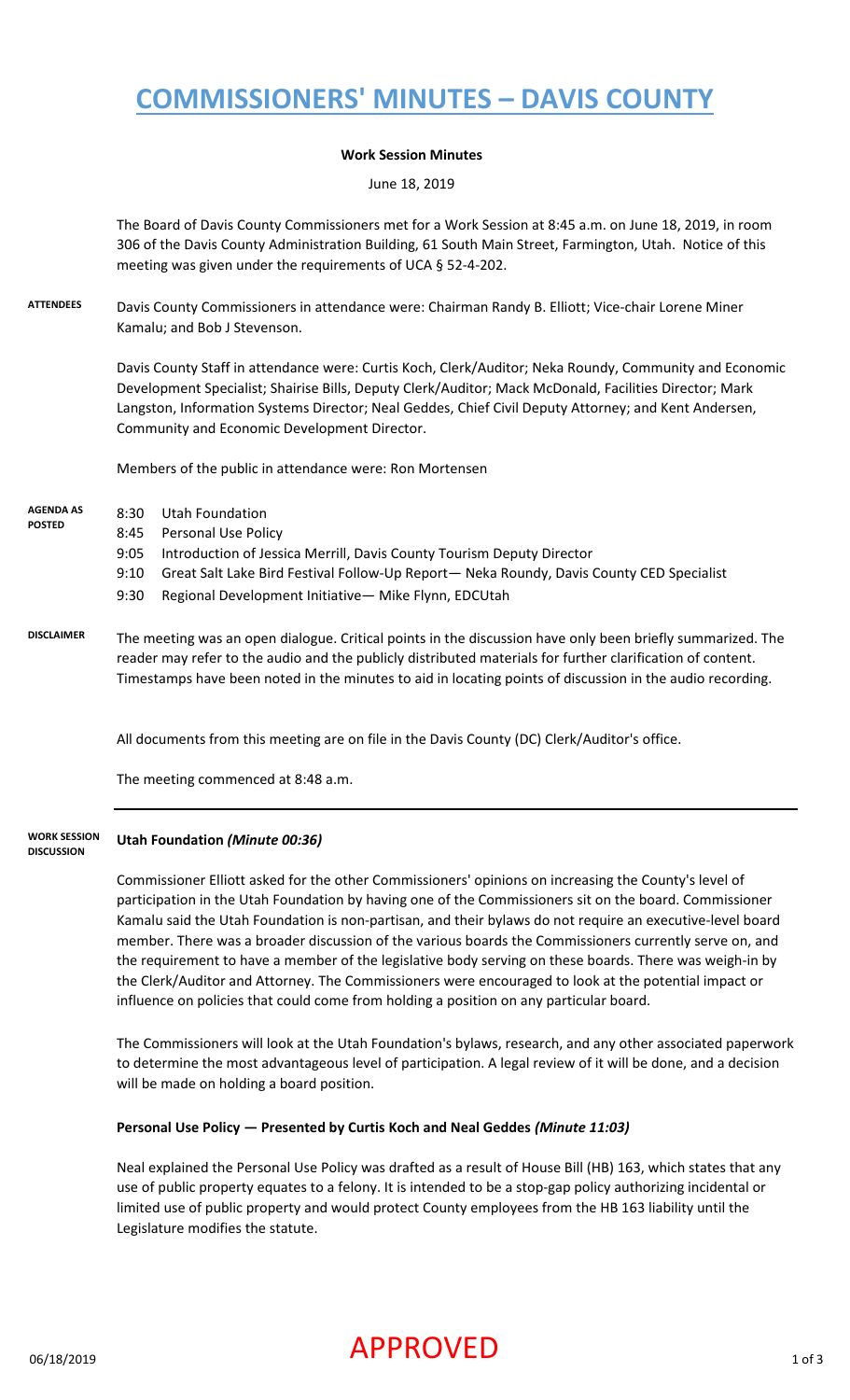# **COMMISSIONERS' MINUTES – DAVIS COUNTY**

The policy language was explained. Neal suggested changing the language in the fourth bullet point from the bottom, to include the caveat "if it is incidental or *de minimis*, and the employee has received approval." He explained the need for it and will submit the change in language this week for the Commissioners to review. It is expected to be on next week's Commission Meeting agenda. *See Attachments A1-A3.*

#### **Introduction of Jessica Merrill, Davis County Tourism Deputy Director** *(Minute 26:52)*

Kent Anderson introduced Jessica Merrill as the new Davis County Tourism Director. Her background was a huge deciding factor in hiring her for the position. She came from a strong marketing background in advertising and most recently was with Overstock.com managing all their media strategies with a \$35 million budget. Before that, she worked as a media director at an advertising agency for six years. Many of her clients were in the field of tourism, including Tuacahn Center for the Arts, Bryce Canyon National Park, and Brian Head, to name a few. Combining her experience in tourism with marketing creates a potential niche in the County. She is excited to be here.

### **Great Salt Lake Bird Festival Follow-Up Report — Presented by Neka Roundy, Davis County Community and Economic Development (CED) Specialist** *(Minute 32:30)*

Neka reported on the outcome of the Great Salt Lake Bird Festival. She explained that last year the Commissioner's Cup granted \$1500 toward the Student Art and Photo Contest for the 2019 Great Salt Lake Bird Festival. She touched on the keynote speaker, the photo contest, and the Best of Show winners. Statistics of the bird festival were summarized, including the 1180 event tickets sold, 222 student artists spotlighted, and 176 bird species seen during the festival. Next year's Great Salt Lake Bird Festival will be held May 14-17, 2020.

*See Attachments B1- B16.*

*The following items required some discussion to answer the Commissioners' questions before being voted on in the Commission Meeting scheduled to follow this Work Session.*

#### **Regional Development Initiative — Presented by Mike Flynn, EDCUtah** *(Minute 54:46)*

Mike Flynn is the Chief Operating Officer of the Economic Development Corporation of Utah (EDCU). There is a regional economic development agreement between Davis County, Weber County, and EDCUtah that will be presented in Commission meeting this morning as a result of a competitive request for proposal (RFP). The discussion of strengthening regional partnerships has been going on for several years. This agreement will create a partnership between Davis and Weber Counties and allow more significant opportunities to compete for business and investments regionally as opposed to individually. As soon as this agreement is approved, there are immediate plans to build a marketing platform and build a brand to market this region globally. These plans will be introduced to Commissioners in both Counties. There will be a board that includes private stakeholders to enforce these efforts.

This is a three-year agreement with both Davis and Weber participating for \$150,000 each per year, with semi-annual installments. Either county can terminate this agreement, without cause, with a 90-day notice. There was a \$300,000 appropriation by the Legislature, in 2017, to allow EDCU to contract directly with the Governor's office to access those funds. The money would be used exclusively for branding and marketing.

One of the first steps will be to create the new Northern Utah Regional Economic Development entity. It will be advised by a formal 11-member Northern Utah economic development coordinating council that is comprised of members of both commissions, private sector partners, and EDCUtah.

### $APPROVED$  2 of 3